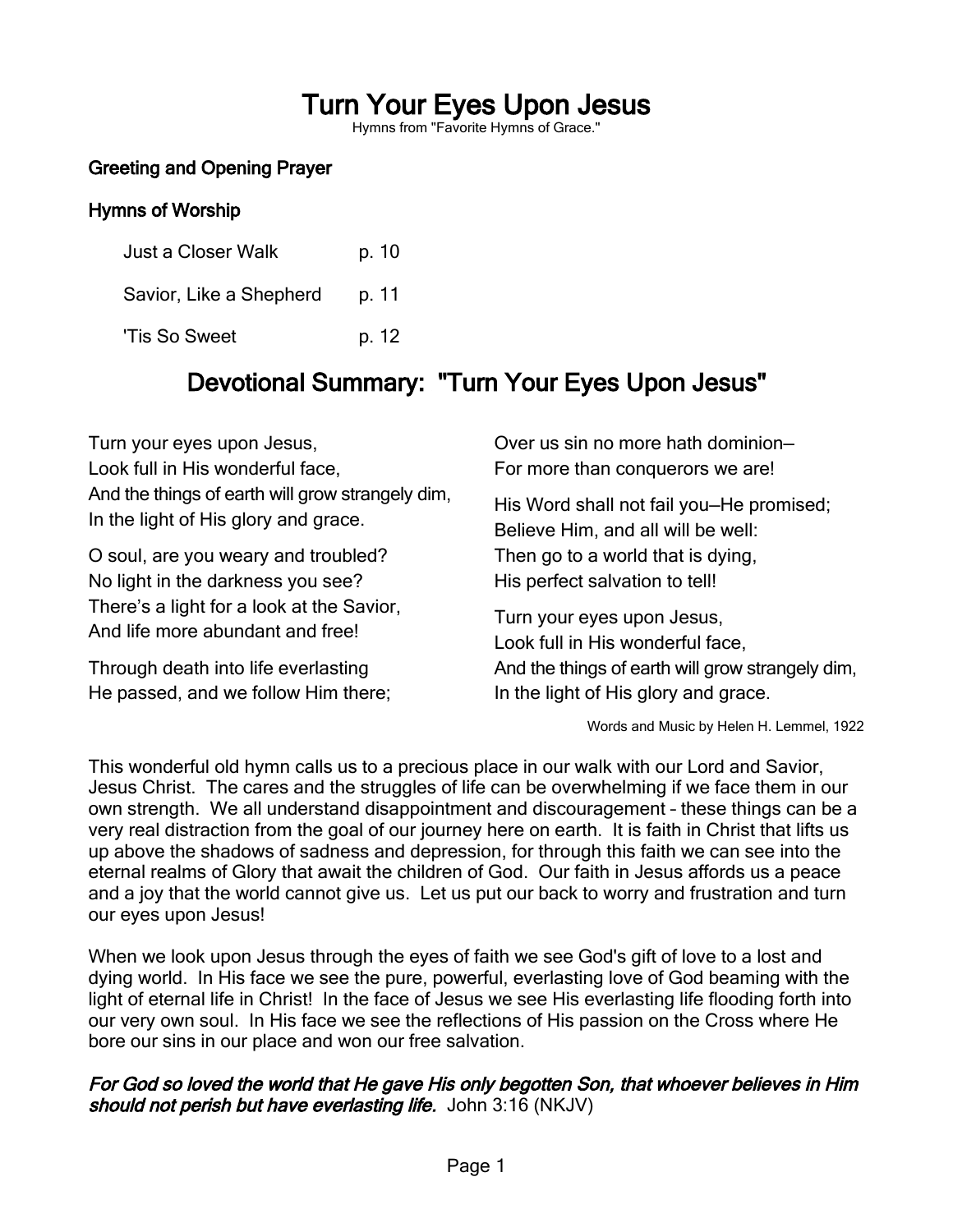As we turn our eyes upon Jesus we see our salvation freely poured upon us by His grace simply through the faith that He so generously gives us. In His forgiving eyes we see our liberation from the burden of guilt that drives our futile toil to try to save ourselves. In Christ's eyes we find all the forgiveness, all the mercy, all the love our thirsty soul can drink in. As our eyes of faith gaze into His compassionate face we see there all we will ever need for our eternal salvation.

#### For by grace you have been saved through faith, and that not of yourselves; it is the gift of God, not of works, lest anyone should boast. Ephesians 2:8-9 (NKJV)

In the face of Jesus we see the only **pathway** into fellowship with our Heavenly Father. In Christ we see the truth of the Gospel standing out against the lies of Satan. The Gospel Truth is like an immoveable mountain surrounded by a sea of shifting, sinking sand. In Christ Jesus alone are we embraced, empowered and encompassed by the Father's divine, eternal joyful life. There is no other power, no other person, no other source in which we find the way, the truth, and the life of our Father God. All the riches of heaven, all the grace of God, all the joy of fellowship with Christ, all the power of the Holy Spirit we find in the loving eyes of Jesus.

#### Jesus said to him, "I am the way, the truth, and the life. No one comes to the Father except through Me. John 14:6 (NKJV)

Look unto Jesus. Gaze upon the pure, free, infinite gift of God's grace to you personally through your faith in what He did, what He is doing and what He has promised to do for you. He bore your punishment for every sin you have ever committed or will commit when He was nailed to the Cross. If you are His child, He is working in your heart right now to effect constant transformation in the character of your soul. He is coming again to you, to claim you as His own, to bring you into the fold of Heaven in total victory and everlasting peace and joy.

Hold your eyes on His wonderful grace. Don't look back to the failures and the faults in your past. See the compassion and the mercy in Christ's eyes. Don't listen to the enemy who would have you doubt and give up on God. Listen to Christ as He calls you to come to Him. Don't look at your circumstances as having the last word in your life. Keep your faith in the promises of your Heavenly Father for they are all fulfilled in your relationship with Christ Jesus by His Holy Spirit in your heart. Jesus is there. Look at Him. Listen to Him. Love Him for He loves you with an everlasting love.

For we ourselves were also once foolish, disobedient, deceived, serving various lusts and pleasures, living in malice and envy, hateful and hating one another. 4 But when the kindness and the love of God our Savior toward man appeared, 5 not by works of righteousness which we have done, but according to His mercy He saved us, through the washing of regeneration and renewing of the Holy Spirit, 6 whom He poured out on us abundantly through Jesus Christ our Savior, 7 that having been justified by His grace we should become heirs according to the hope of eternal life. Titus 3:3-7

The arms of Jesus are forever open to you. Hear your name on His lips. Close your eyes and embrace Him in your mind. See His loving face shining upon you. Put your faith in what He has said to you. Believe His word – it will never fail – believe and keep on believing. Let the world and all its troubles and trials fade from your mind as you hold Him in your eyes of faith.